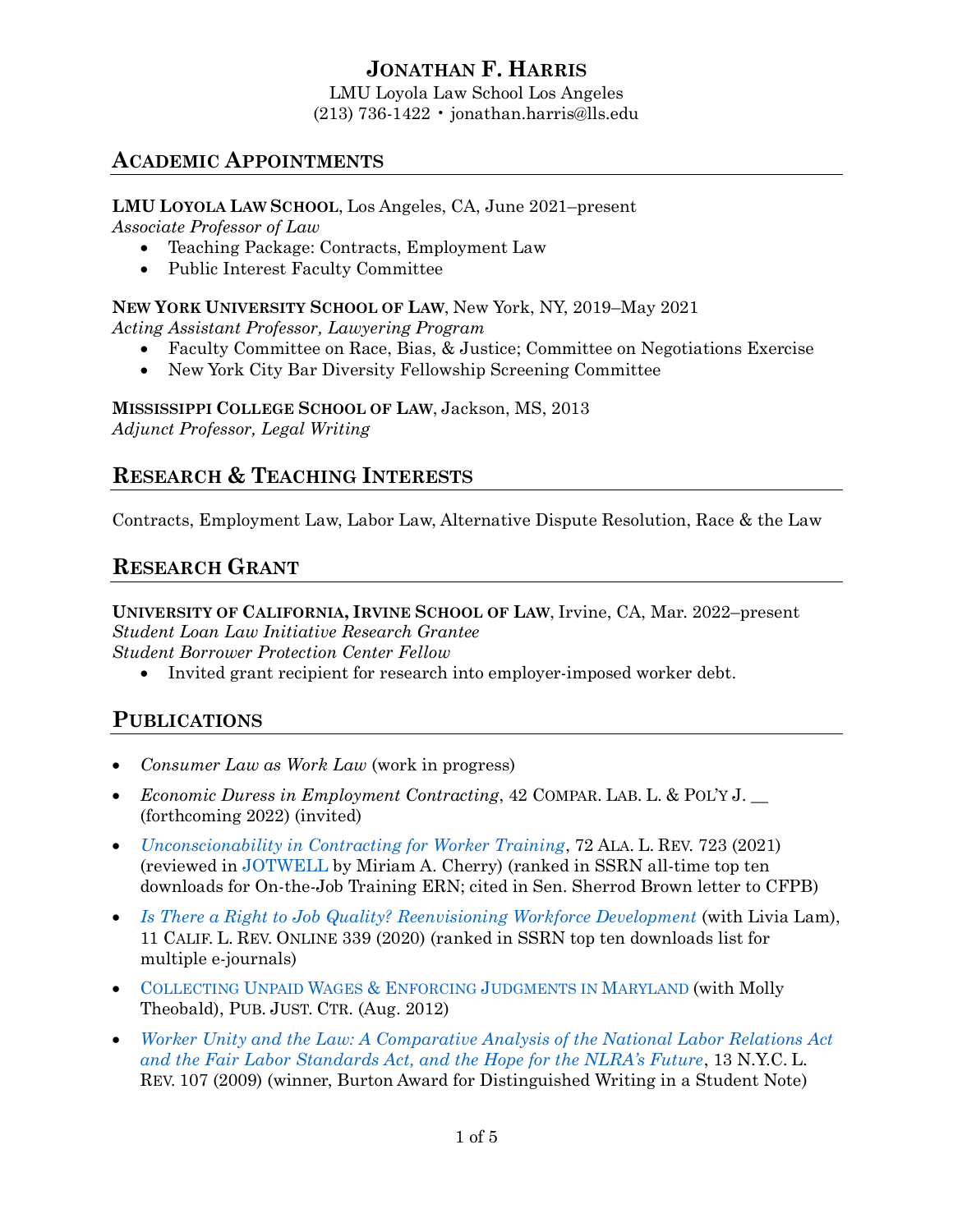## **SHORTER WORKS**

- *[Income Share Agreements Attracting Attention](https://lawprofessors.typepad.com/contractsprof_blog/2021/07/guest-post-2-from-jonathan-harris-income-share-agreements.html)—and Litigation—as New Form of [Potentially Abusive Education Debt](https://lawprofessors.typepad.com/contractsprof_blog/2021/07/guest-post-2-from-jonathan-harris-income-share-agreements.html)*, CONTRACTSPROF BLOG (July 21, 2021)
- *Keeping Workers Stuck in Jobs—[Training Repayment Agreements as Workarounds to](https://lawprofessors.typepad.com/contractsprof_blog/2021/07/guest-post-from-jonathan-harris-on-non-competes.html)  [Noncompetes](https://lawprofessors.typepad.com/contractsprof_blog/2021/07/guest-post-from-jonathan-harris-on-non-competes.html)*, CONTRACTSPROF BLOG (July 19, 2021)
- *[Bringing Home the Supply Chain](https://verdict.justia.com/2020/04/15/bringing-home-the-supply-chain)* (with Samuel Estreicher), JUSTIA VERDICT (Apr. 15, 2020)

### **EDUCATION**

#### **CITY UNIVERSITY OF NEW YORK SCHOOL OF LAW**

J.D., 2010; GPA: 3.84; Associate Editor, *New York City Law Review*

#### **DUKE UNIVERSITY**

A.B., 2002, *cum laude*; Public Policy & Spanish

#### **SELECTED PRESENTATIONS**

#### *Consumer Law as Work Law*

- **Southeastern Association of Law Schools Annual Conference**, Aug. 2, 2022 (nominated & selected for New Scholars Program)
- **First Annual Michael A. Olivas Writing Institute**, July 22, 2022 (invited)
- **Law & Society Association Annual Meeting**, July 13–16, 2022
- **Labor & Employment Relations Association Annual Meeting**, June 5, 2022 (selected for Best Papers panel)
- **University of Richmond Law School Junior Faculty Forum**, May 12, 2022 (invited)
- **Santa Clara University Law School Faculty Workshop**, Apr. 20, 2022 (invited)
- **LMU Loyola Law School Lightning Round Faculty Workshop**, Mar. 24, 2022
- **Touro Law Center Faculty Workshop** (invited)
- **NYU School of Law Lawyering Scholarship Colloquium**

#### *Unconscionability in Contracting for Worker Training*

- **K-CON Conference** (Eric Posner, commentator), Oct. 1, 2021
- **Southeastern Association of Law Schools Annual Conference**, Aug. 4, 2020
- **Law & Society Association Annual Meeting**, May 29, 2020
- **NYU School of Law Scholarship Clinic**, Apr. 13, 2020
- **LatCrit Biennial Meeting**, Oct. 18, 2019 (Atlanta, GA)
- **XIV Colloquium on Scholarship in Employment & Labor Law**, Oct. 12, 2019 (Las Vegas, NV)
- **NYU School of Law Lawyering Scholarship Colloquium**, Aug. 28, 2019, Dec. 11, 2019, & Mar. 12, 2020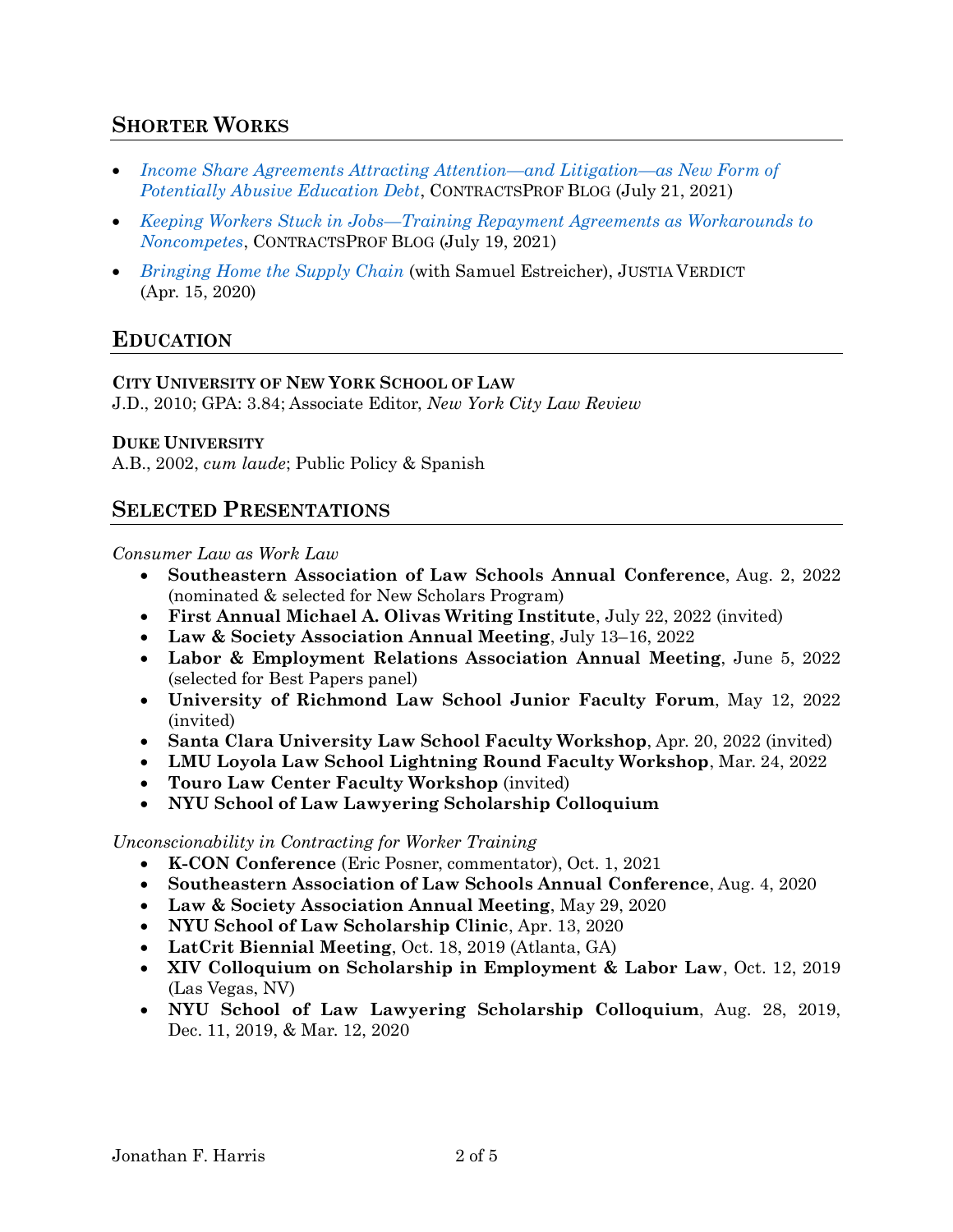## **SELECTED PRESENTATIONS (CONT.)**

#### **AALS Entry-Level Faculty Candidate Workshop** (invited panelist), Aug. 16, 2022

#### *Planning for Job Automation: The Workforce Development Paradox*

- **NYU School of Law Lawyering Scholarship Colloquium**, June 25, 2020
- **XV Colloquium on Scholarship in Employment & Labor Law**, Oct. 9, 2020
- **Saint Louis University Law Journal Symposium**, Sept. 18, 2020 (invited)

#### **LatCrit Biennial Meeting**, *Faculty Development Workshop* (invited panelist), Oct. 7, 2021

#### **NYU Labor & Employment Law Center**, *Retraining America for the Future of Work*

• Lead Conference Organizer & Moderator, Dec. 3, 2020

#### **Southeastern Association of Law Schools Annual Conference**

- *Alt-Labor*, Aug. 4, 2020 (selected panelist)
- Discussant, *The Impact of Emerging Technologies on the Workplace*, Aug. 5, 2020

#### **Ohio State University Moritz College of Law Junior Scholars' Workshop**

• *Black Unemployment and Government Jobs Programs*, July 8, 2020 (invited)

#### **NYU School of Law 1L Reading Group**

• *Artificial Intelligence and Machine Learning: The Impact on Work and Workers*, Nov. 20, 2019 & Feb. 19, 2020

#### **Duke University School of Law & American Bar Foundation Roundtable**

• Discussant, *The Future of Latinos in the U.S.*, Nov. 1–2, 2019 (Durham, NC)

#### **Hispanic National Bar Association Annual Convention**

• *A.I. and the Future of Law*, Sept. 27, 2019 (New York, NY) (selected panelist)

#### **ABA Symposium on Technology in Labor & Employment Law**

• *Workplace Technology in the Age of #metoo*, Mar. 12, 2019 (Chicago, IL)

#### **ABA Federal Labor Standards Legislation Committee Midwinter Meeting**

• *FMLA Recent Developments*, Feb. 27, 2015 (Puerto Vallarta, Mex.)

#### **ABA Employment Rights & Responsibilities Committee Midwinter Meeting**

• *Civil Remedies Available to Undocumented Workers*, Mar. 30, 2012 (Las Vegas, NV)

### **AGENCY COMMENTS**

Comment Letter on Dec. 6[–7, 2021 FTC & DOJ Workshop, "Making Competition Work:](https://www.regulations.gov/comment/FTC-2021-0057-0012)  [Promoting Competition in Labor Markets"](https://www.regulations.gov/comment/FTC-2021-0057-0012) (Dec. 19, 2021)

[Comment Letter to FTC on Contract Terms that May Harm Competition](https://www.regulations.gov/comment/FTC-2021-0036-0271) (Sept. 30, 2021)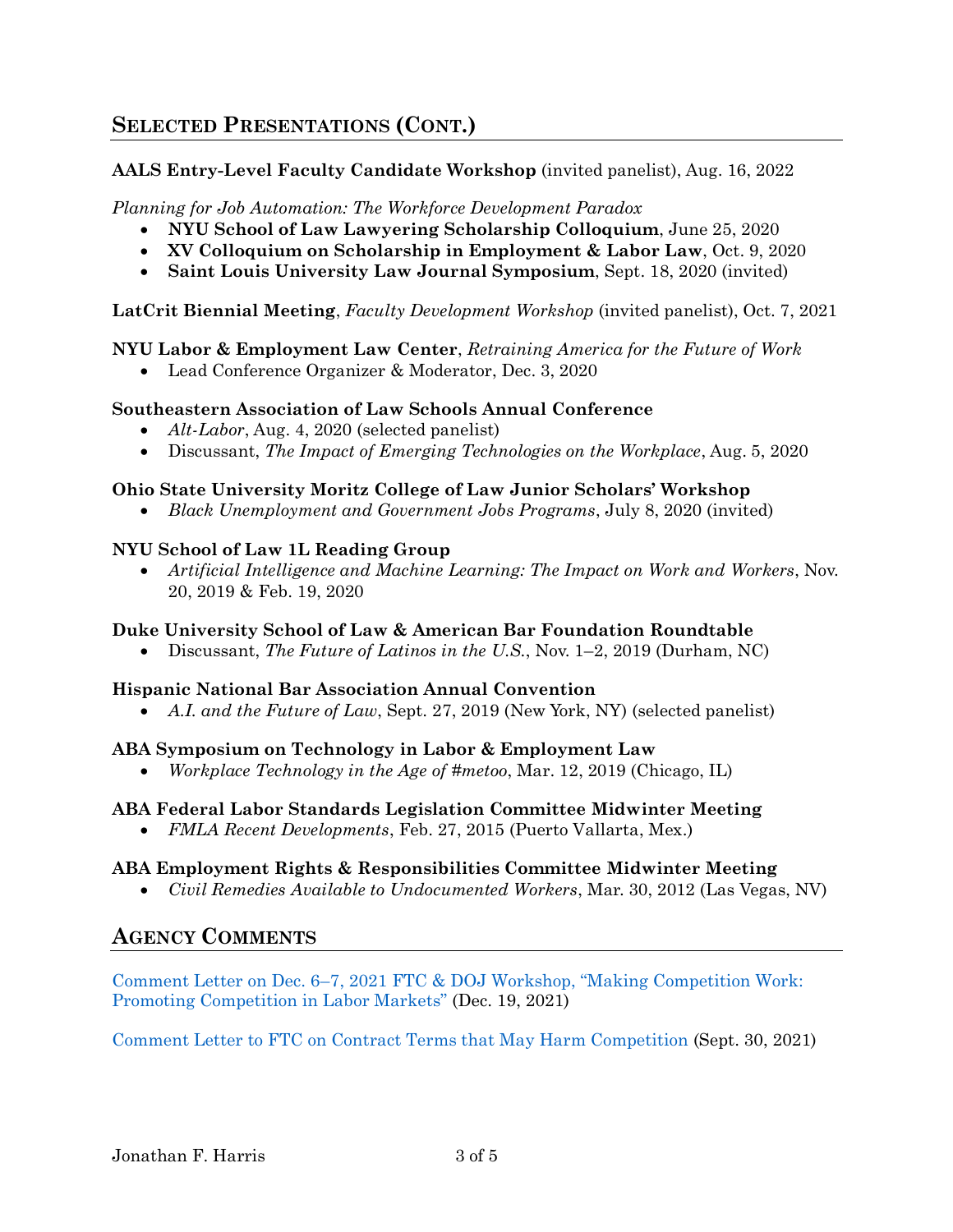## **RECENT MEDIA MENTIONS**

Evan Weinberger & Rebecca Rainey, *[Employers Face CFPB Scrutiny Over Job Training](https://news.bloomberglaw.com/banking-law/employers-face-cfpb-scrutiny-over-job-training-repayment-demands)  [Repayment Demands](https://news.bloomberglaw.com/banking-law/employers-face-cfpb-scrutiny-over-job-training-repayment-demands)*, BLOOMBERG LAW (Apr. 21, 2022)

Josh Eidelson, *[Nurses Who Faced Lawsuits for Quitting Are Fighting Back](https://www.bloomberg.com/news/features/2022-02-02/underpaid-contract-nurses-who-faced-fines-lawsuits-for-quitting-fight-back)*, BLOOMBERG BUSINESSWEEK (Feb. 2, 2022)

Emily Alpert Reyes & Luke Money, *[L.A. City Council Votes to Require COVID-19 Vaccines](https://www.latimes.com/california/story/2021-08-18/covid-vaccines-mandate-los-angeles-city-employees)  [for City Employees](https://www.latimes.com/california/story/2021-08-18/covid-vaccines-mandate-los-angeles-city-employees)*, L.A. TIMES (Aug. 8, 2021)

Elena Botella, *More Workers Are Starting T[heir Jobs in Debt Under "Training Repayment](https://www.forbes.com/sites/elenabotella/2021/07/19/more-workers-are-starting-their-jobs-in-debt-under-training-repayment-agreements/?sh=4daa9c6f7c22)*  [Agreements,](https://www.forbes.com/sites/elenabotella/2021/07/19/more-workers-are-starting-their-jobs-in-debt-under-training-repayment-agreements/?sh=4daa9c6f7c22)*"* FORBES (Jul. 19, 2021)

### **EXPERIENCE**

**NEW YORK CITY COMMISSION ON HUMAN RIGHTS**, New York, NY, 2017–19

*Attorney, Law Enforcement Bureau*

Litigated housing and employment discrimination claims. Supervised lawyers. Advised inter-agency working group on immigration matters and assisted in writing legal guidance.

**CALIFORNIA NURSES ASSOCIATION / NATIONAL NURSES UNITED**, Oakland, CA, 2016–17 *In-House Counsel*

Advised client on contract negotiations and regulatory compliance matters. Led litigation, arbitration, and mediation over contract disputes. First-chaired NLRB administrative trials. Trained union representatives in arbitration advocacy.

#### **COHEN, WEISS AND SIMON LLP**, New York, NY, 2013–16

*Associate*

Litigated entertainment law claims over residual payments and artists' intellectual property on behalf of entertainment unions. Advised City union in Detroit municipal bankruptcy suit. Represented other unions and employees in federal and state court, in arbitration, and before administrative courts. Prepared for jury trial and argued appeals.

**HON. JAMES E. GRAVES, JR.**, U.S. Court of Appeals for the Fifth Circuit, 2012–13 *Judicial Clerk*

**MANHATTAN LEGAL SERVICES**, New York, NY, 2010–11

### **PUBLIC JUSTICE CENTER**, Baltimore, MD, 2011–12

*Skadden Fellow*

Provided bilingual legal services, legislative advocacy, and educational outreach in consumer and employment law. Represented consumer debtors and employee-creditors in bankruptcy litigation. Published 83-page guide on post-judgment collections. Drafted successful state legislation for unpaid wage liens. Argued winning consumer law appeal.